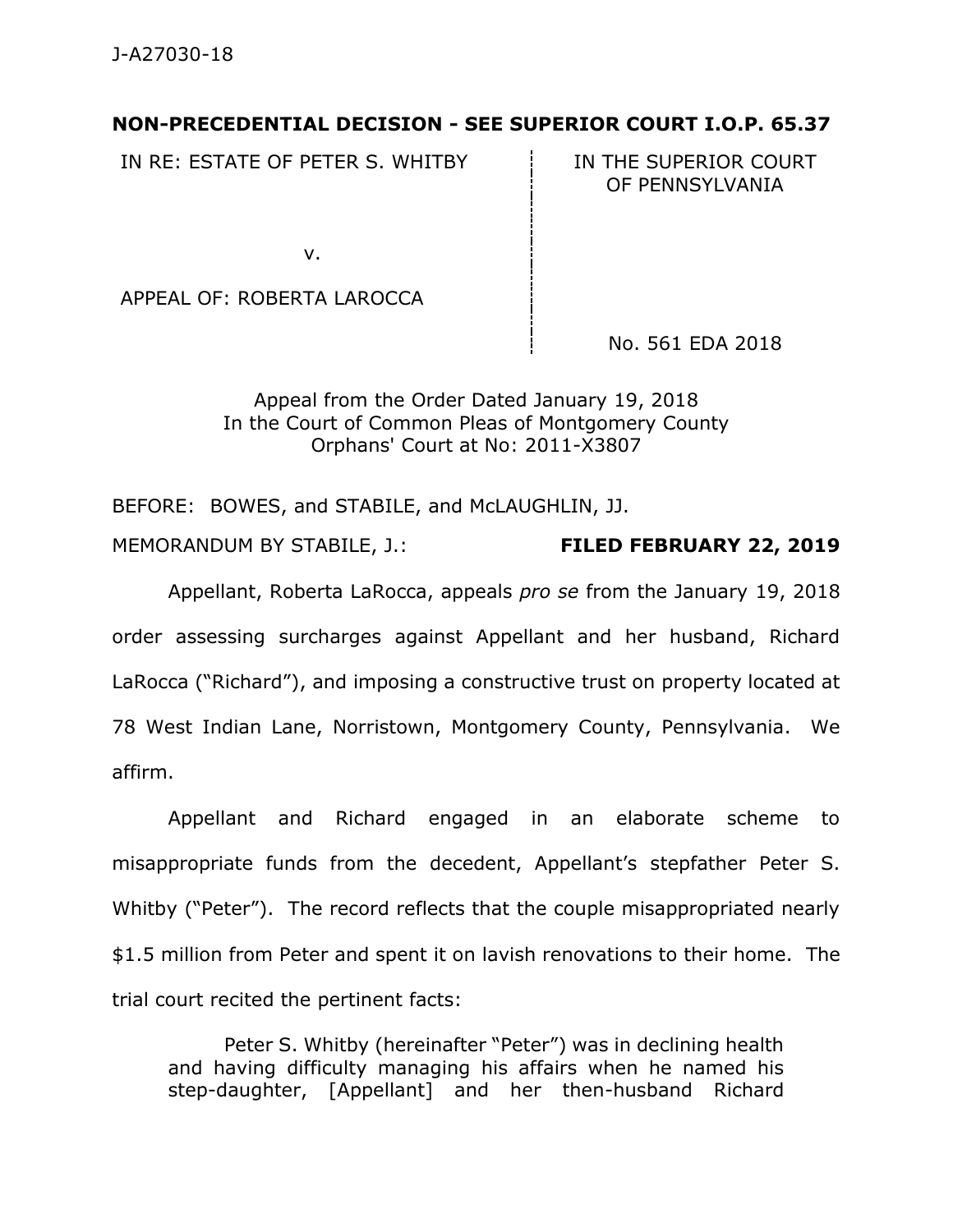LaRocca as co-agents under a power of attorney signed on July 11, 2006.

After the death of Peter on October 11, 2002, his son, Kenneth Whitby (hereinafter "Kenneth"), one of the co-executors of his estate, sought an order compelling [Appellant] and Richard to file an account with respect to their handling of Peter's assets. The former co-agents failed to file an account in accordance with the court's order dated June 6, 2012. On November 2, 2012, the court held both [Appellant] and Richard in contempt of that order.

# [\*\*\*]

There is more to be said about the procedural history of this matter. However, it is important to note at the outset that, during the course of this lengthy litigation initiated by Kenneth against [Appellant] and Richard, Roberta filed for divorce in the Montgomery County Court of Common Pleas, without assistance of counsel. Less than a year later, a judge of the Family Division granted the divorce and approved a property settlement agreement in which Richard agreed to transfer title to all of the real estate owned by the couple to [Appellant's] sole name. Thus, [Appellant] and Richard agreed effectively to render Richard judgment-proof, and to have another division of this court approve the retitling of their home. This action contravened the order entered by the Honorable Stanley R. Ott on January 10, 2014, which enjoined the transfer of the assets they owned pending the resolution of this litigation. In his testimony before the undersigned, Richard acknowledged that the marital settlement agreement regarding the ownership of their real property was signed after the date of Judge Ott's order. Richard also agreed that, despite the express terms of the marital property agreement, he and [Appellant] had a 'side agreement' regarding the ultimate distribution of certain of their assets, which he did not explain.

## [\*\*\*]

This court does not find credible or particularly relevant [Appellant's] explanation that, although she allows Richard to stay in the home, they are not husband and wife. More believable and congruous is a scenario whereby the parties obtained a sham divorce by proceeding *pro se* and entered into a sham property agreement while deliberately misleading the court and opposing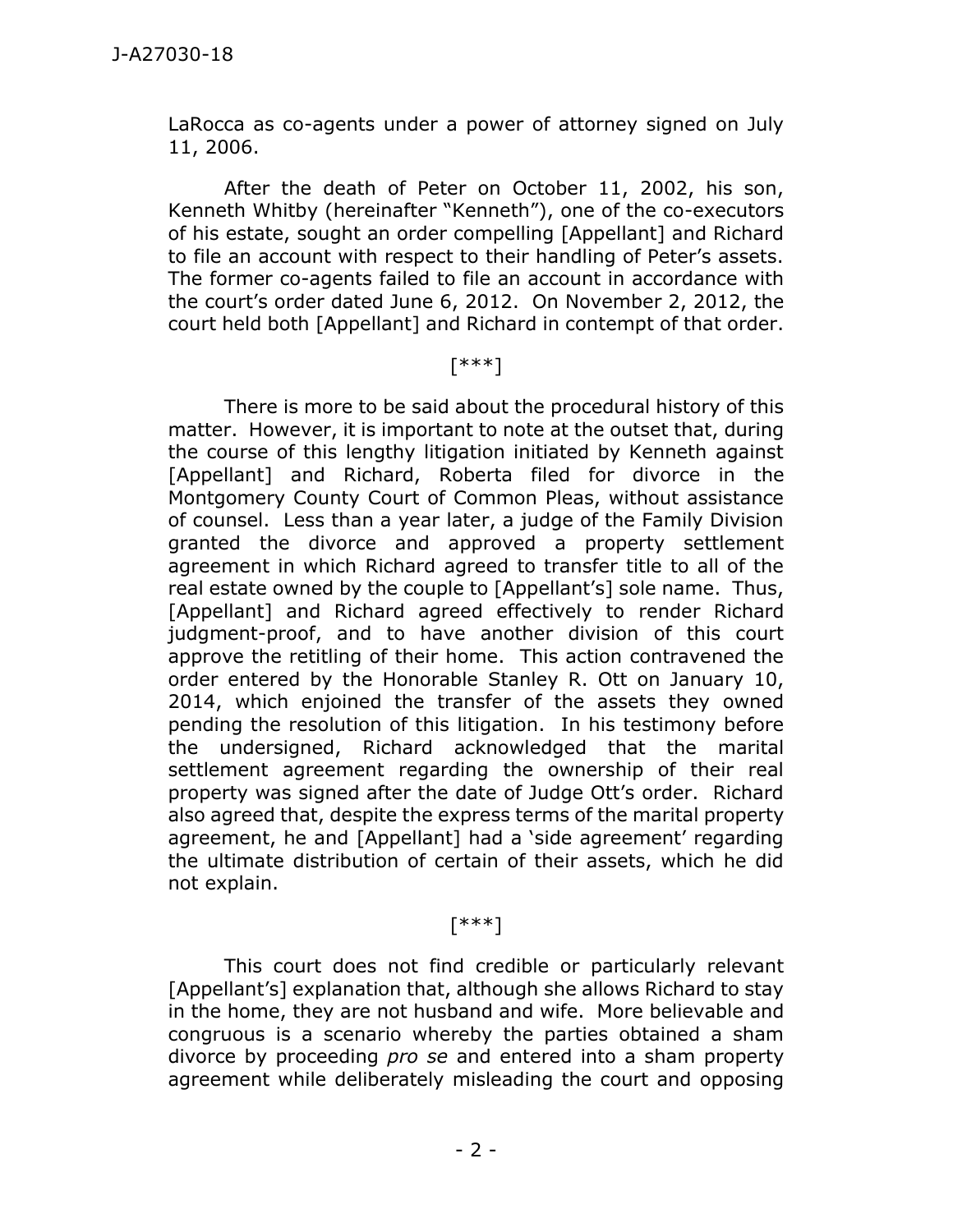counsel for months regarding the fact that Richard continued to live in the marital home.

#### [\*\*\*]

Kenneth, Kay [Peter's wife] and [Appellant] reached a stipulation that was filed with the court on January 8, 2016, regarding many of the relevant facts. By the start of the hearing, Richard, who was representing himself, had not agreed to the stipulation. However, during the hearings, Richard did agree and the stipulation was made a part of the record and introduced into evidence as Exhibit RO-32. The facts as stipulated are as follows:

- Peter died on January 5, 2011. He was survived by Kay, his wife of 27 years, and by five other children from a prior marriage. Peter's daughter, Elizabeth, renounced her right to serve as executrix of his estate. On May 20, 2011, Kenneth and Kay qualified as executors and received letters testamentary.
- Peter married Kay on June 4, 1983. Kay's children from her prior marriage include her daughter, [Appellant]. [Appellant] was married to Richard in 1986.
- Peter and Kay resided at Shannondell at Valley Forge ("Shannondell"), an assisted care facility located in Eagleville, Montgomery County, from early 2005 until Peter's death in 2011.
- On May 2, 2006, [Appellant] became Peter's agent under a limited power of attorney to conduct certain business for him related to litigation over Peter's interest in real property in Glenside known as 'Roberts Block.'
- On July 7, 2006, [Appellant] emailed attorney James Walker from the law firm of Hamburg Rubin Mullin Maxwell & Lupin (hereinafter 'Hamburg Rubin') that 'Rich and I will act as co-attorneys for Pete.' On July 11, 2006, Peter signed a durable general power of attorney appointing [Appellant] and Richard as his agents.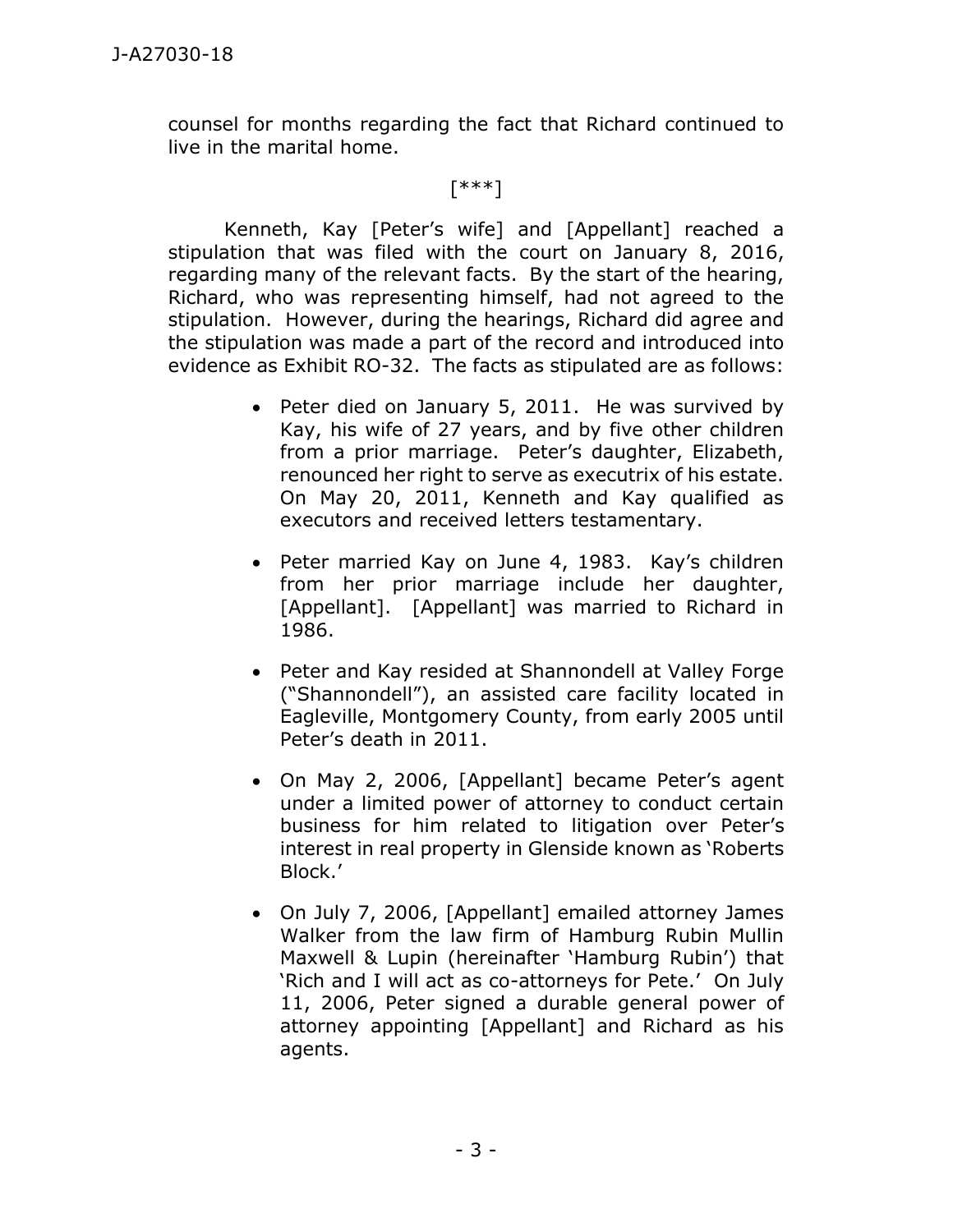- As of July 11, 2006, Peter's and Kay's assets included, *inter alia*:
	- o A brokerage account at AG Edwards held in Peter's name alone which then was valued at approximately \$665,960.07;
	- o An IRA and a SEP IRA held at Raymond James in Peter's name alone but of which Peter named Kay the sole beneficiary upon his death and which had a combined value of roughly \$589,171;
	- o A 'Gold Checking' account at Citizens Bank titled in Peter's and Kay's names as joint tenants with rights of survivorship, which had a value of approximately \$27,997.00.
	- o A Citizens Bank money market account titled in Peter's and Kay's names as joint tenants with rights of survivorship which had a value of approximately \$79,177.00; and
	- o An interest as mortgagee (in Peter's name only) in the Roberts Block property.
- On July 14, 2006, represented by Hamburg Rubin and with [Appellant] acting as his agent, Peter began mortgage foreclosure proceedings related to the Roberts Block property. [Appellant] verified the foreclosure complaint as agent. In this fiduciary capacity, [Appellant] also verified Peter's reply to new matter and counterclaim on October 13, 2006. In addition to the mortgage foreclosure actions, [Appellant] also acted as agent for Peter with respect to obtaining fire insurance and pursuing a claim following an August 2006 fire at the Roberts Block property. The Roberts Block litigation included three separate civil actions filed in the Court of Common Pleas of Montgomery County, Civil Division, at docket nos. 2006-20490, 2007-03112, and 2008-11763. On November 1, 2006, [Appellant] as 'P.O.A. for Peter Whitby' signed a 'Sworn Statement and Proof of Loss' relating to the fire claim. On November 6, 2006, [Appellant] submitted to an examination under oath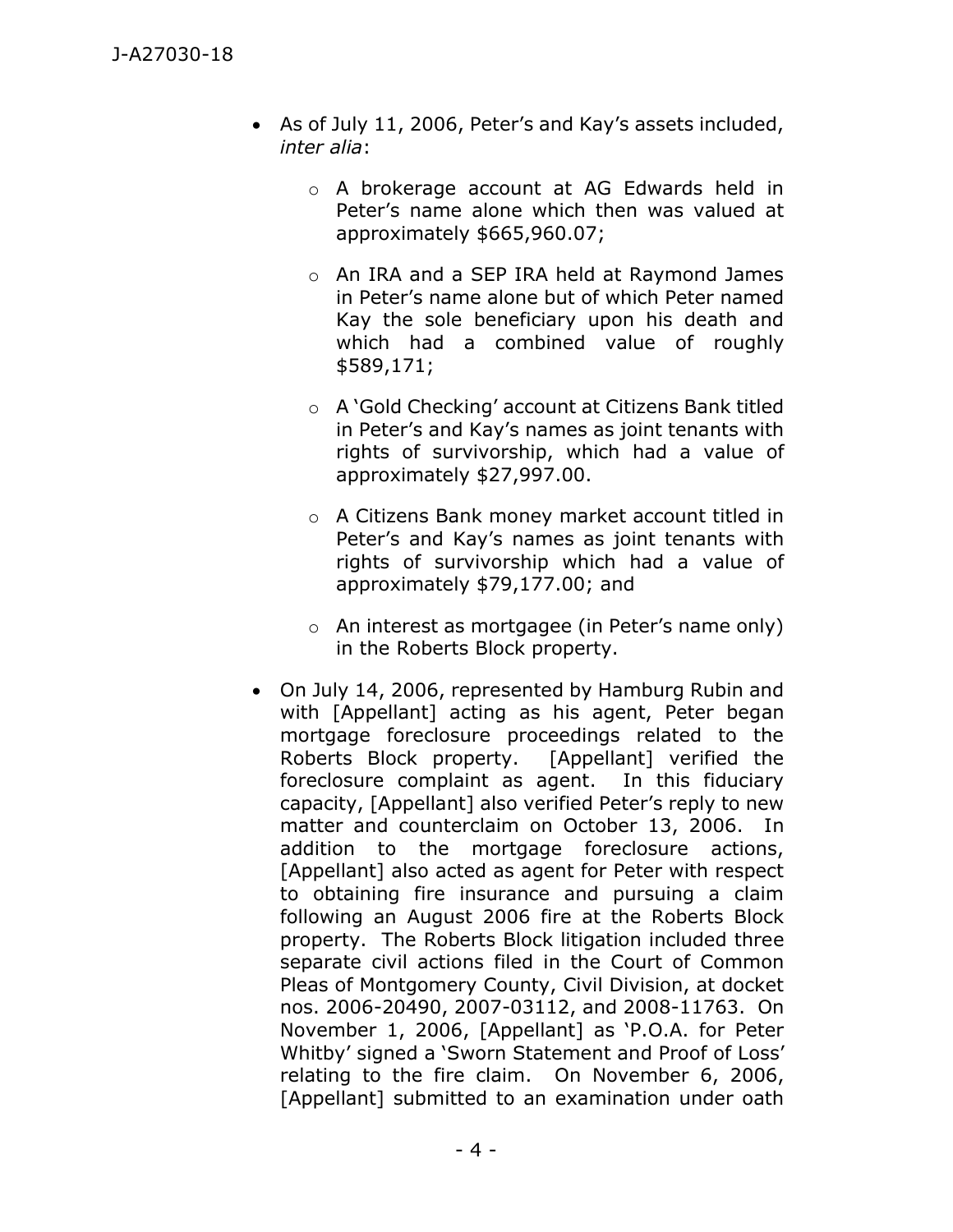in connection with the claim. [Appellant] eventually consented to a settlement on behalf of Peter which resulted in the following payments:

- A check for \$253,463.38 which Hamburg Rubin delivered to Richard on April 24, 2007, and which Richard deposited into Peter's and Kay's joint account at Citizen's Bank; and
- A check for \$151,996 which Richard deposited into Peter's and Kay's joint account at Citizens Bank on December 11, 2008.

The stipulation set forth the following with regard to transfers from accounts in Peter's sole name and from those in joint names with Kay:

- Between January 10, 2007 and February 25, 2008, \$682,404.84 was transferred from Peter's AG Edwards account in to Peter's and Kay's joint accounts at Citizens Bank.
- Between November 13, 2007 and October 20, 2008, \$555, 657.21 was transferred from Peter's Raymond James IRAs to Peter's and Kay's joint accounts at Citizens Banks.
- Beginning in July 2006, substantial amounts were transferred from Peter's and Kay's joint accounts at Citizens Bank to Citizens Bank accounts ending in the numbers 3731 and 3723 in the name of Richard LaRocca.
- [Appellant's] signature, either in her individual capacity or as agent for Peter, does not appear on any checks or withdrawal slips used to effectuate the transfers from the Whitbys' joint account to the accounts ending in numbers 3731 and 3723.
- In addition to her involvement as agent for Peter in the Roberts Block civil actions, [Appellant] began signing checks payable to Peter's health care and assisted care providers, as his agent on April 26, 2010. (That the checks that [Appellant] as agent wrote to the health care aides and care providers were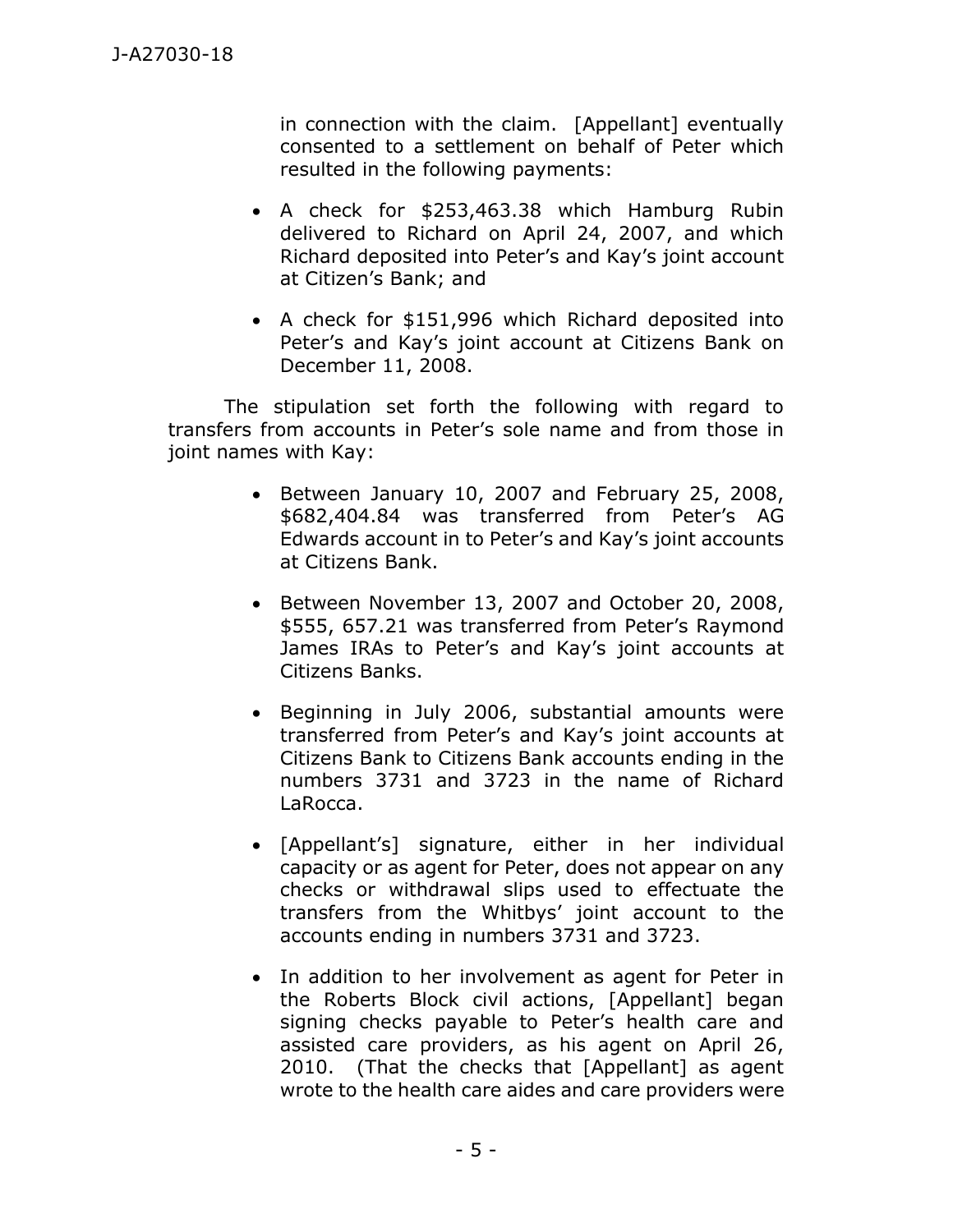for Peter's benefit is not disputed and these checks are not at issue in this litigation).

The objectants assert, and Richard does not deny, that after a copy of the power of attorney was provided to the investment advisors, Richard transferred Peter's investment funds to a joint account of Peter and [his wife] at Citizens Bank. There is no dispute that Richard also deposited into the Whitbys' account to two checks received with respect to the fire insurance litigation. As stipulated by the parties, and acknowledged by Richard, the transfers from assets belonging solely to Peter into the Whitbys' joint account totaled \$1,642,521.43 between January 1, 2007 and December 11, 2008.

These transfers made by Richard as agent may be referred to as 'step one' of the scheme. Although the monies were transferred to a joint account of Peter and Kay, in which Richard and [Appellant] had no interest, the transfers are significant. It was established that Richard thereafter made the 'substantial' transfers from the Whitbys' joint accounts at Citizens Bank to his own accounts at Citizens Bank using his online profile. Richard's evasiveness and equivocation were evident in his attempt to deny that he made these transfers 'under the power of attorney.' [….] Richard directed the bank statements to be addressed to Peter but sent to 79 West Indian Lane, an address that [Appellant] used to receive mail but at which she advised that she did not reside. As a result of presenting himself to Citizens Bank as a fiduciary for Peter, Richard gained the authority to make transfers from these joint accounts, and exercised it, primarily, by logging in online. These online transfers may be considered 'step-two' of the scheme.

From January 2007 through February 2009, Richard took a total of \$902,860.27 of Peter's funds from his joint accounts at Citizens Bank and placed the money in two Citizens Bank accounts in his own name[….]

From August 2007 through November 2010, Richard transferred at least an additional \$592,200 of Peter's funds into his own accounts[….] Although counsel for the objectants assert that the total is even higher, there is no dispute that the bank records reflect transfers by Richard into accounts in his own name in the total amount of \$1,432,060.27.

#### [\*\*\*]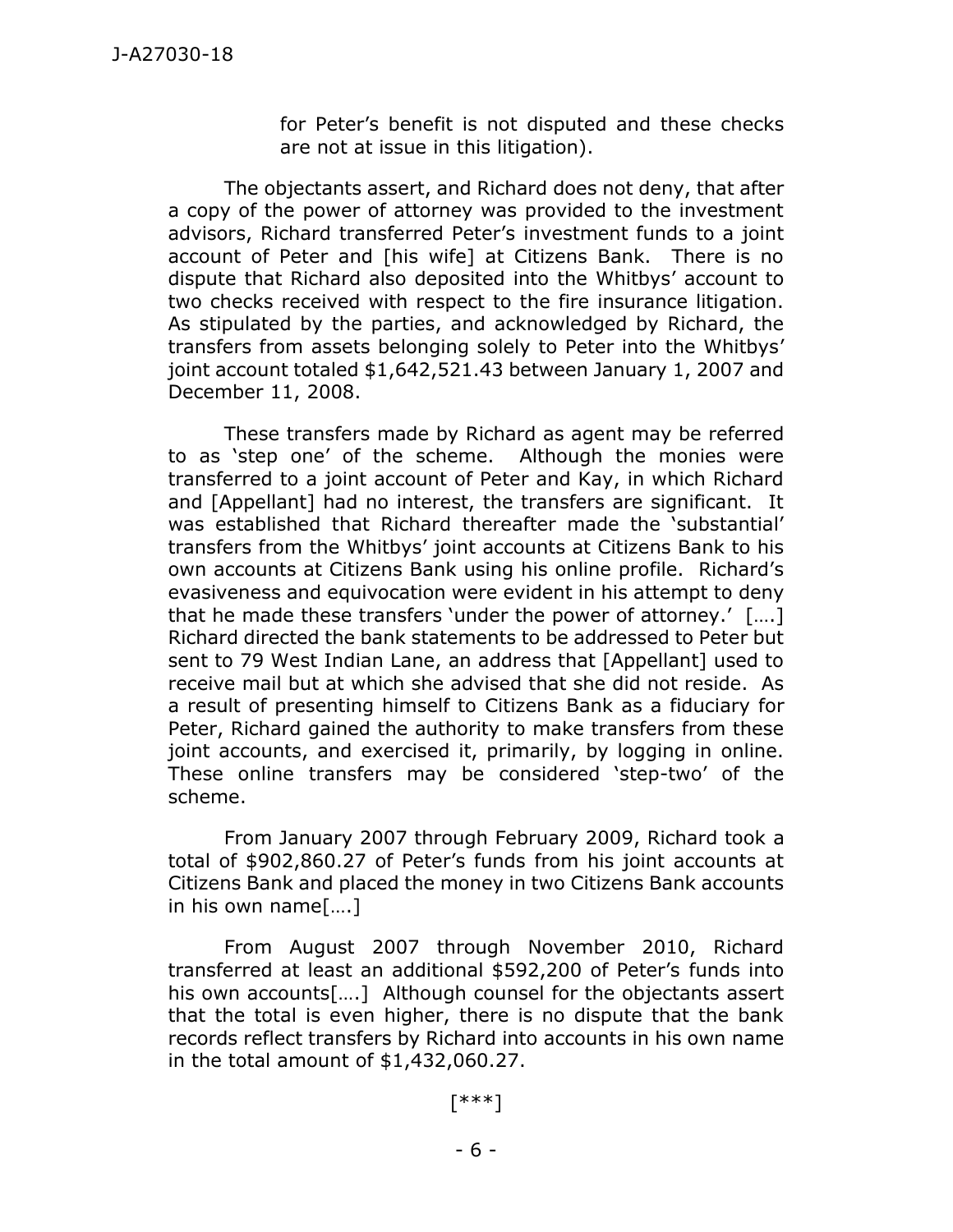Richard, having misappropriated Peter's funds, next engaged in 'step three' of the scheme—using the funds for his and [Appellant's] extravagant home renovations in an effort to conceal his ill-gotten gains and defeat any party who would seek to recover Peter's funds. Richard used the funds in his bank accounts to spend more than \$1 million on contractors and materials related to improvements at his and [Appellant's] home at 78 West Indian Lane over a period of two and a half years from September 2006 through March of 2009.

Finally, in 'step four' of the scheme, [Appellant] and Richard agreed to a sham divorce and to impoverish Richard by transferring their property to [Appellant] as part of their strategy to divest Richard of any assets that would otherwise be available to repay Peter's estate.

Trial Court Opinion, 1/19/18, at 1-10 (record citations omitted).

After the November 2, 2012 order holding Appellant and Richard in contempt, the orphans' court directed them to file an account on or before January 20, 2013. They failed to meet that deadline, but Richard filed an account on May 3, 2013, and Appellant filed an account on May 6, 2013. On January 10, 2014, the orphans' court filed an order forbidding Appellant and Richard to transfer any assets pending the outcome of this action. Appellant and Richard violated that order in their 2015 divorce proceedings. Kenneth filed objections to Appellant's account on June 28, 2013, and Kenneth and Kay filed supplemental objections to Appellant's account on August 31, 2016. $^1$  The orphans' court held nine days of hearings in December of 2016 and January of 2017.

\_\_\_\_\_\_\_\_\_\_\_\_\_\_\_\_\_\_\_\_\_\_\_\_\_\_\_\_\_\_\_\_\_\_\_\_\_\_\_\_\_\_\_\_

<sup>&</sup>lt;sup>1</sup> The matter apparently was drawn out by Appellant's and Richard's failure to cooperate with various discovery requests.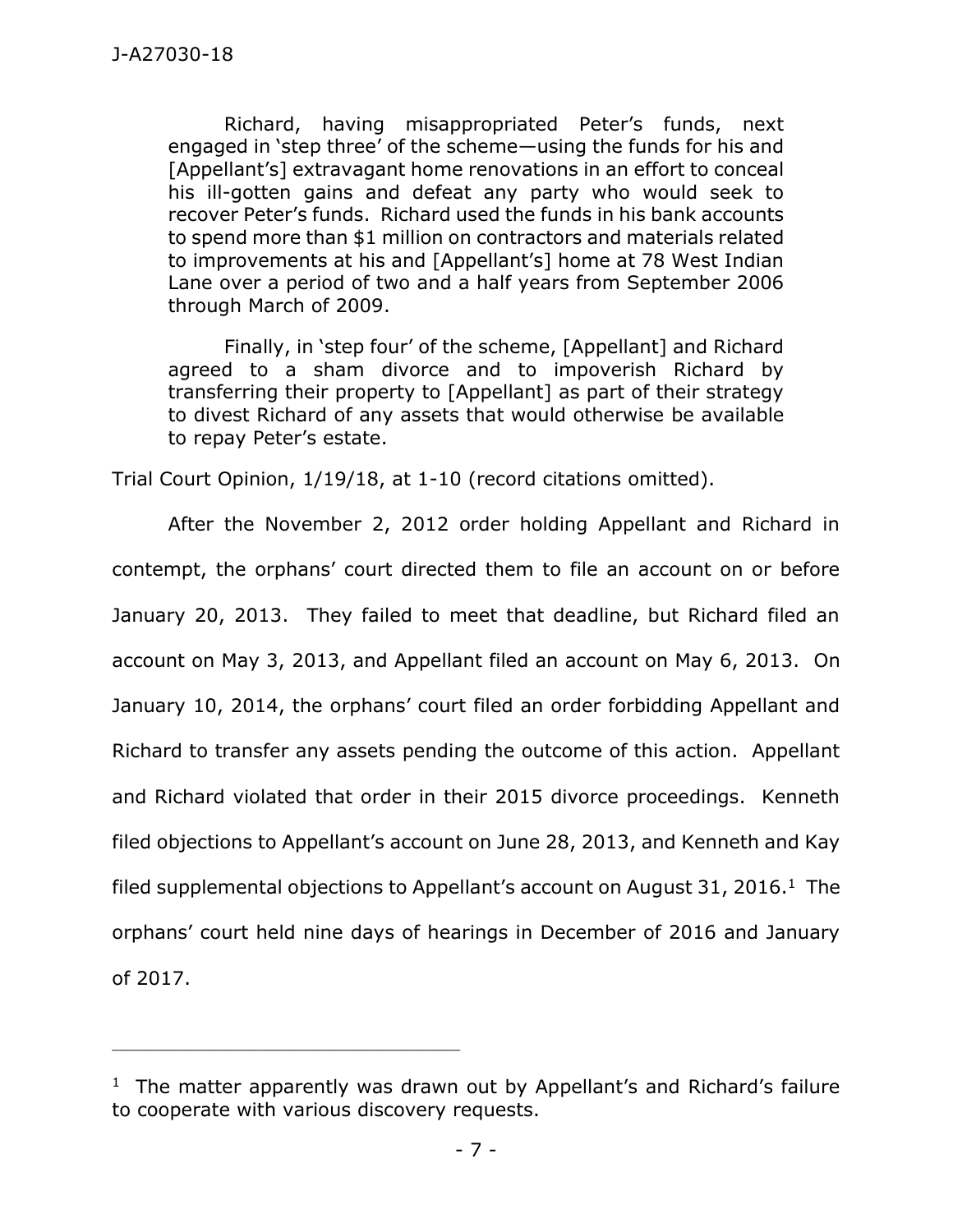Appellant's *pro se* brief contains only her own self-serving account of the facts. She blames Richard for the wrongdoing and claims she was unaware of his activities. Appellant cites no law in support of her appellate arguments, and, for that reason alone, she cannot obtain relief on this appeal. *In re R.D.*, 44 A.3d 657, 674 (Pa. Super. 2012), *appeal denied*, 56 A.3d 398 (Pa. 2012) ("We will not act as counsel and will not develop arguments on behalf of an appellant. Moreover, when defects in a brief impede our ability to conduct meaningful appellate review, we may dismiss the appeal entirely or find certain issues to be waived.").

Even were we to consider the merits, Appellant could not obtain relief.

The governing standard is well settled:

When an appellant challenges a decree entered by the [o]rphans' [c]ourt, our standard of review requires that we be deferential to the findings of the [o]rphans' [c]ourt.

[We] must determine whether the record is free from legal error and the court's factual findings are supported by the evidence. Because the [o]rphans' [c]ourt sits as the fact-finder, it determines the credibility of the witnesses and, on review, we will not reverse its credibility determinations absent an abuse of that discretion. However, we are not constrained to give the same deference to any resulting legal conclusions. Where the rules of law on which the court relied are palpably wrong or clearly inapplicable, we will reverse the court's decree.

*In re Staico*, 143 A.3d 983, 987 (Pa. Super. 2016) (internal citations and

quotation marks omitted), *appeal denied*, 166 A.3d 1221 (Pa. 2017).

The evidence, as set forth extensively above, overwhelmingly refutes

Appellant's assertion that she was unaware of Richard's misappropriation of